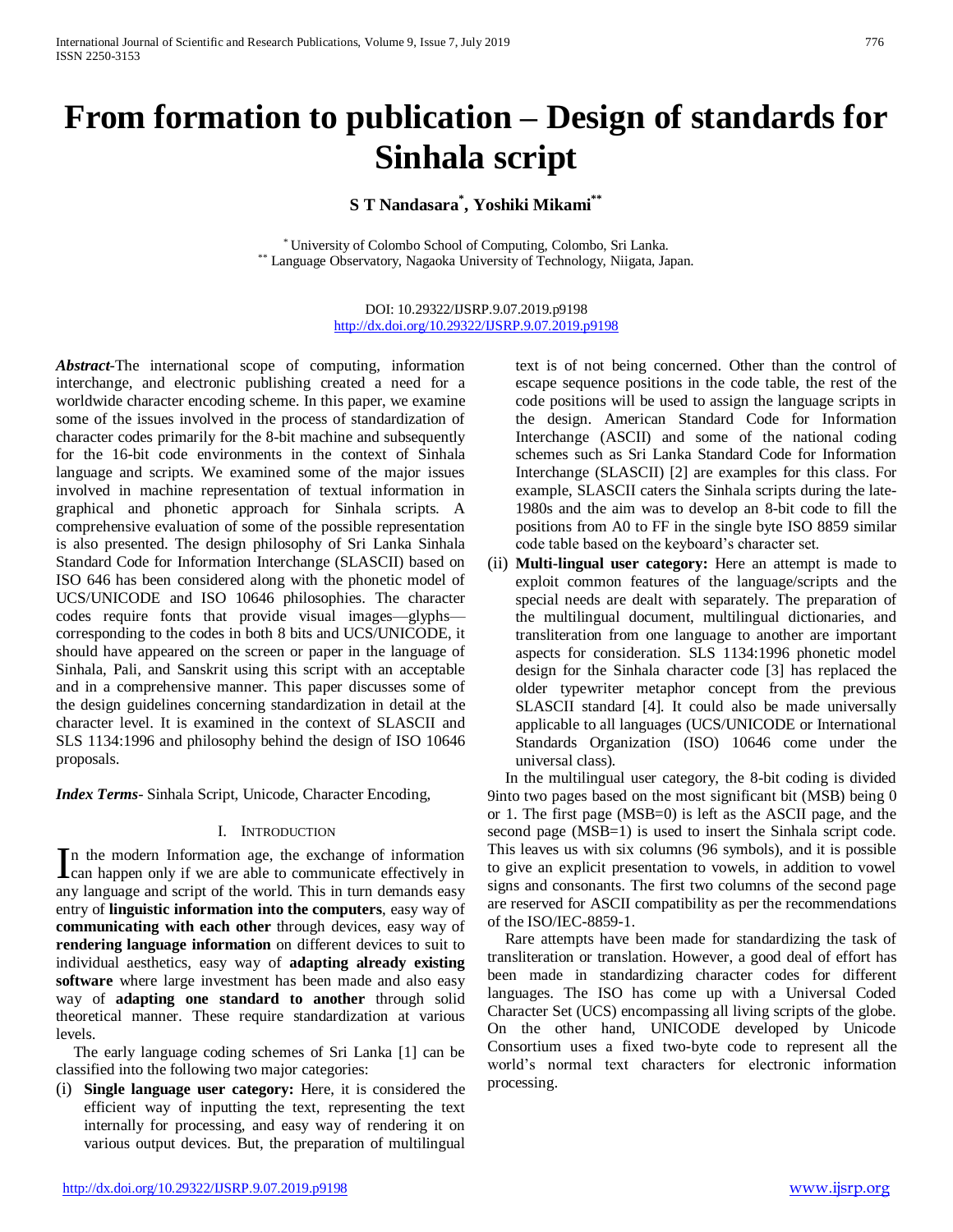## II. BACKGROUND, OBJECTIVES AND LITERATURE SURVEY

## *A. Background*

The initiative described in this paper was started in the late 1980s by the University of Colombo and subsequently, standardization activities stared in early 1990s by the Council for Information Technology (CINTEC) and thereafter these activities continued by the Information and Communications Technology Agency (ICTA). Our objective was to ascertain why the usage of Sinhala was so low and to take steps to increase its use. There are a number of criticisms and questions raised by individuals and groups of personals in regards to the development of Sinhala under Unicode environment too.

The Unicode block for Sinhala simply lists the encoding symbols and gives no guidance on implementation. The representational model for encoding Indic scripts in Unicode is described in the Standard [5], with sections describing details for each of the individual scripts. The first section, covering the *Devanagari* script, provides a much greater level of detail than do subsequent sections and is provided as a template on which other scripts are based on. One problem with this arrangement is that the Indic scripts are not all the same; in fact, there are some very significant differences between scripts. Secondly, particular problems resulting from differences are that it is not clear how certain encoding formalisms specified are to be applied in other Indic scripts, and that there are common problems found in other scripts that are not addressed in the section on *Devanagari*. Thirdly, while listing the symbols may be sufficient for encodings in which each symbol is assigned a code, it is not possible to implement Sinhala in Unicode without additional information. Fourthly, the experience gained from 8-bit implementation active from 1989, addressed most of the scripts level problem did not consider at all for the formation of Sinhala in Unicode. As explained by Peter Constable [6], it is not correct to assume that Devanagari is representative of other Indic languages. The encoding of Sinhala in Unicode 12.1 was described just in two pages [5]; a casual reader gets the impression that the implementation of Sinhala Unicode is incomplete or not complicated. Further, it is not guided to sources of further information.

The Working Group formed by CINTEC in early 1990 published the working document and released this document to the public for comments [7] and subsequently modified document submitted to Sri Lankan Standard Institute (SLSI) [8] followed by sending to UNICODE consortium [9] for their consideration. As a result SLSI formed a first working group and developed specifications for encoding all valid constructs in the working document [10], is a revision to the SLS 1134:1996 standards [3], we believe that it is still not possible to represent not only contemporary Sinhala writing, but also classical writing including Pali and Sanskrit text written in Sinhala script. This paper describes the rendering and collating & sorting issues of the language scripts and thereafter, discusses some of the key issues concerning standardization at the character level.

## *B. Research Objectives*

In this paper, after providing a brief background on Sinhala script, we describe the rendering and collating & sorting issues of the language scripts and thereafter, discuss some of the key

issues concerning standardization at the character level. In the context of SLASCII design, the philosophy behind the design of ISO/IEC 10646 compatible SLS 1134:1996 is examined and UNICODE proposals are also discussed in a theoretical manner in every stage of standardization.

Some of the major considerations in the design guideline principles of the character codes for internal representation are: storage requirement for font and data, unification and uniqueness of the code, completeness of code table, right collating sequence, ease of editing, direct and unambiguous transformation of keyboard symbols to the internal representation and the ease of composing the script on the output device.

## *C. Literature Survey*

Sinhala script is used for writing the languages of Sinhala, Pali, and Sanskrit in Sri Lanka, which is said to be derivative of the ancient scripts Brahmi. Originally, the Sinhala scripts were a geometrical and straight line in shape, gradually scripts became rounded at the edges, with notable influence by the *Kadamba* and *Pallawa Grantha* script of South India [11, 12]. The oldest palm leaf manuscripts in existence are from the 10th century onward and by about the 17th century, these manuscripts were written on varied subjects. These manuscripts with its thousands of characters and ligatures present a challenge to western type designers unaccustomed to varying shape character sets. For most of the past 500 years, Latin fonts were founded with character sets sufficient to compose text in one or a few European languages. Although some early fonts were designed with many variant characters and ligatures to emulate the rich variety of Asian scribal handwriting, the triumph of printing in Europe was partly due to the efficiency and economy of text composition from small sets of alphabetic characters.

Similarly, in Sri Lanka, during 1501-1658 Portuguese used Sinhala handwritten scripts in their "*tombo"* (list of records of villages to aid with tax collection), included a few of complex ligatures used in traditional "ola" leaf manuscripts. The founders' typefaces, used in the first book of any size ever printed in Sinhala of 1736. In this book, Gabriel Schade uses vowels, consonants, ligatures, touching characters, numerals and punctuation marks (*Kundaliya*) containing some 64 characters and ligatures. Printing of law-and-order notifications for public awareness was the other type of important document printed at that time using the same founders' types. K.K. Hof, Alphabet [13] of all races of the world of his comprehensive samples register, published in 1876, list 102 characters including 41 ligatures. However, many more important ligatures were not found in this 1876 list to reduce the cost of cutting, founding, composing, and distributing type.

The change from manual to mechanical composition technology at the end of the  $19<sup>th</sup>$  century did not alter the average size of character sets, nor did the changes or improve the quality of the character set till the introduction of Sinhala Monotype composer [14] in the early 1960s. The Monotype matrix case contained 302 characters, 17 punctuation marks, and 10 numbers. The typewriter, a 19<sup>th</sup>-century invention that became available for Sinhala only in the mid  $20<sup>th</sup>$  century, likewise offers small character sets. The *Wijesekara* Sinhala typewriter, popular around Sri Lanka, which has to be the government approved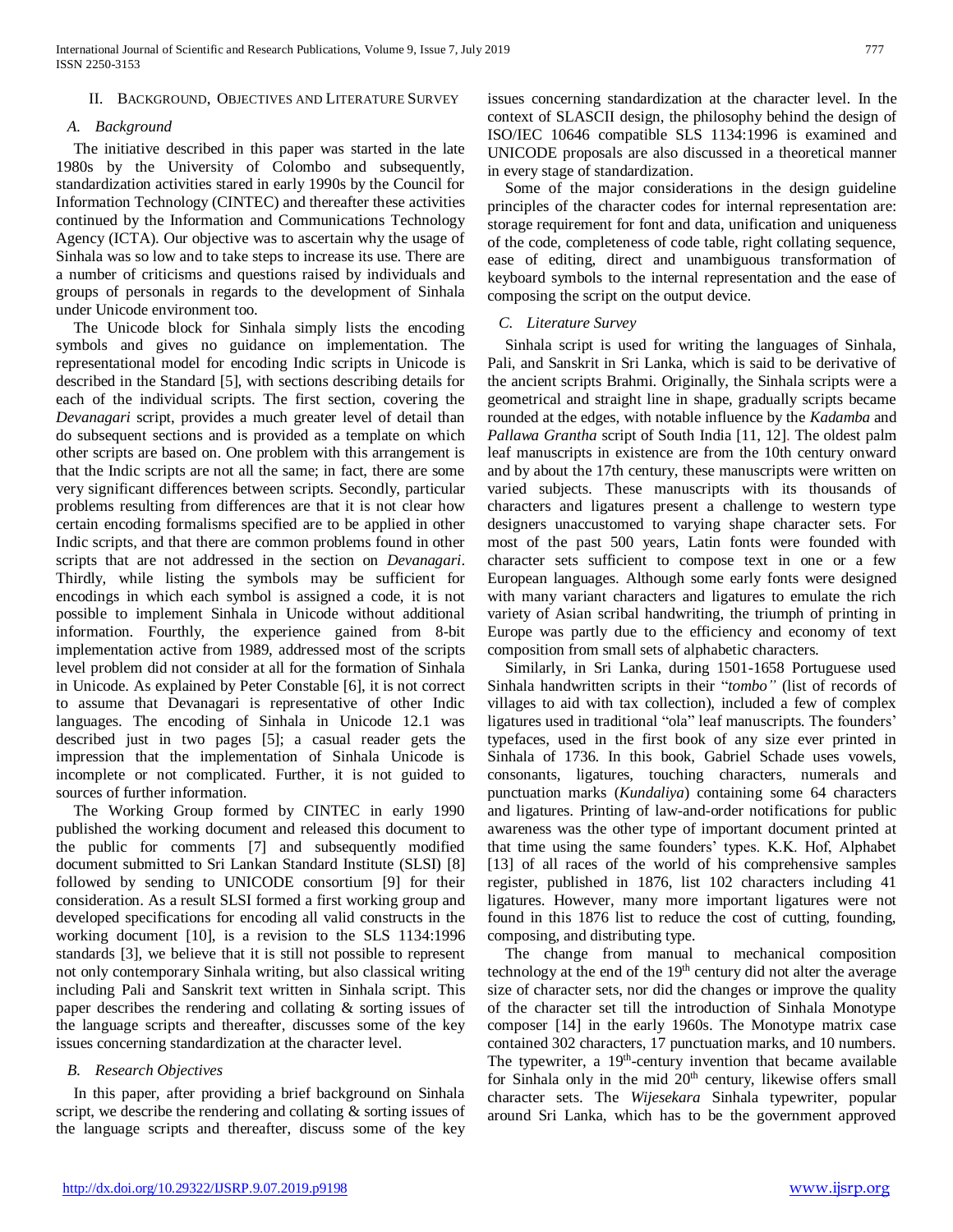official typewriter introduced in mid 1960s, provide 68 characters and 14 punctuation marks and 10 numbers.

Having looked at the manual and mechanical composition technology used for printing Sinhala scripts form the past to present, in the following section we examine the syllable structure which is being used to write modern Sinhala, Pali and Sanskrit languages, which is the general practice in the country.

### III. SINHALA LANGUAGE AND EARLY SINHALA STANDARDS

## *A. Evaluation of frequency of occurrence of diacritical marks, vowels, consonant, and "medial" signs*

At the time of the development of 8-bit coded character set for SLASCII, the occurrence of the diacritical marks, vowels, consonants, and "medial" signs were considered when storage requirements and the code point limitation as the ASCII pages are concerned. The frequency of occurrence of groups of symbols in Sinhala is given in Table 1-a to 1-c below based on the UCS/UNICODE compatible word list consists of 70142 distinct Sinhala words extracted from the UCSC/LTRL, Sinhala corpus beta version, April 2005. Sinhala characters in Table 1-a has been divided into 2 groups and they consist of 02 diacritical marks  $(D_n)$ , 18 vowels  $(V_n)$ , and Table 1-b consist of 41 consonants  $(C_n)$ , and Table 1-c consist of 03 medial signs  $(C_n)$ . Vowels  $(V_n)$  will appear only at the beginning of the words. The vowel signs  $(V_n)$  are used to change the inherent vowel and therefore, Vowel signs are ignored and not counted as vowels in this analysis.

According to the table 1-a given below, the occurrences of the vowels  $V_{11}$  ( $\mathfrak{S}$ ) and  $V_{12}$  ( $\mathfrak{S}$ <sup>o</sup>) are zero percent in present usage and are not found in any words or any dictionaries, but allow the vowel sign  $V_{11}$  ( $\heartsuit$ ) and  $V_{12}$  ( $\heartsuit$ ) to appear itself. The vowel  $V_{10}$  ( $\text{ca}$ a) also does not occur in present usage but its corresponding vowel sign  $V_{10}$  ( $\odot$ aa) is used. The occurrence of the consonant  $C_{12}$  ( $\mathfrak{S}$ ) is also zero percent in modern usage and not found in any dictionary (see Table 1-b). According to the results in the Table 1-c below, the usage of consonants  $C_5$  ( $\hat{\omega}$ ) and  $C_{10}$  ( $\hat{\infty}$ ) also occurred zero percent in the general writing system, however, the consonant  $C_{10}$  ( $\hat{\infty}$ ) used to write *Pali* and *Sanskrit* in the language. Use of medial sign  $C_3$  also not occurred in modern writing; however, it was used in contemporary writing. Medial signs  $\underline{C}_1$  and  $\underline{C}_2$  are essential though they are not a part of the Sinhala alphabet and used to write wherever they are needed.

This alphabet differs from all other Indo-Aryan languages and contained the special sound that has been unique to itself since the 8th century AD. For example, the presence of the set of five nasal sound known as "*half nasal*" C<sub>6</sub>, C<sub>12</sub>, C<sub>19</sub>, C<sub>25</sub> and C<sub>31</sub> in modern writing system they have occurred only 0.80%, however they cannot be omitted except  $C_{12}$  (which is not used at all) since these are essential for the writing system [15].

## *B. Cording in terms of 8-bit - SLASCII*

According to the editors of an article published in the Communication ACM in 1963, S. Gorn, W. Bemer and J. Green [16], they have stated, while designing the 7-bit codes for internal representation, collating conventions and other considerations and criteria are intended for the interchange of information among information processing and communication systems and associated equipment. Based upon, the following points have been considered when designing the SLASCII:

- 1) Automatic sorting has necessitated allocating reserved code position in the code table too. The sorting and collating are one of the most frequently required operations; assignment of code should maintain the collating sequence of the language. This is not very straight forward to achieve. Many a time there is a conflict between logical order of the diacritical marks in the character set and its placement at the code table.
- 2) The amount of storage required and a number of code positions in the code table were another important consideration. A total number of vowels reduced to 7 from 18 assuming the others can be composed using vowel signs. Therefore, vowel signs are also arranged according to the sorting order. Also, other unwanted consonants were removed from the standard too.
- 3) It should base itself on the ASCII standards adopted for the English language especially in terms of control characters and escape sequences. This enables the existing software and communication links to be totally compatible.
- 4) As far as possible there should be a direct correspondence to the existing Sinhala typewriter keyboard.

|                | Sinhala Vowels and Vowel Signs in Alphabetical Order<br>and Vowel Occurrences |                   |                          |                      |                                     |                       |               |  |
|----------------|-------------------------------------------------------------------------------|-------------------|--------------------------|----------------------|-------------------------------------|-----------------------|---------------|--|
|                |                                                                               |                   | <b>Diacritical Marks</b> |                      |                                     | Occurrences           | $\frac{0}{0}$ |  |
| $\mathbf{1}$   | anus                                                                          |                   | $\mathbf{D}_1$           | ം                    |                                     | 2,469                 | 0.737         |  |
| $\overline{2}$ | visar                                                                         |                   | $D_2$                    | ះ                    |                                     | 7                     | 0.002         |  |
|                | Vowels (V)                                                                    |                   |                          | $(\underline{V})$    | Corresponding<br><b>Vowel Signs</b> | Vowels<br>Occurrences | $\frac{0}{0}$ |  |
| 1              | $\partial$                                                                    | $V_1$             | අ                        | $\underline{V}_1(X)$ | ै                                   | 4,698                 | 1.403         |  |
| $\overline{c}$ | aa                                                                            | V <sub>2</sub>    | ආ                        | $V_2$                | ാ                                   | 1,138                 | 0.340         |  |
| 3              | ae                                                                            | $V_3$             | ඇ                        | $\underline{V}_3$    | $\circ_{\iota}$                     | 1295                  | 0.387         |  |
| 4              | aae                                                                           | $\rm V_4$         | ඇ                        | $\underline{V}_4$    | ැ                                   | 41                    | 0.012         |  |
| 5              | i                                                                             | $V_5$             | ඉ                        | $\underline{V}_5$    | O                                   | 1,194                 | 0.357         |  |
| 6              | ii                                                                            | $V_6$             | ඊ                        | $\underline{V}_6$    | ಿ                                   | 92                    | 0.027         |  |
| 7              | $\iota$                                                                       | $V_7$             | Ĉ                        | $V_7$                | $\overline{S}$                      | 1,219                 | 0.364         |  |
| 8              | иu                                                                            | $V_8$             | ඌ                        | $\underline{V}_8$    | $\overline{\Omega}$                 | 35                    | 0.010         |  |
| 9              | ŗ                                                                             | $V_9$             | ඎ                        | $\underline{V}_9$    | $\circ$ a                           | 19                    | 0.006         |  |
| 10             | rr                                                                            | $\mathbf{V}_{10}$ | coaa                     | $\underline{V}_{10}$ | $\circ$ aa                          | $\theta$              | 0.000         |  |
| 11             | ļ                                                                             | $V_{11}$          | ඏ                        | $\underline{V}_{11}$ | ෟ                                   | 0                     | 0.000         |  |
| 12             | //                                                                            | $V_{12}$          | ඐ                        | $\underline{V}_{12}$ | ෳ                                   | $\theta$              | 0.000         |  |
| 13             | e                                                                             | $V_{13}$          | එ                        | $\underline{V}_{13}$ | ෙ                                   | 1,029                 | 0.307         |  |

**Table 1-a**: Detailed analysis of occurrences of diacritical marks and vowels in modern Sinhala writing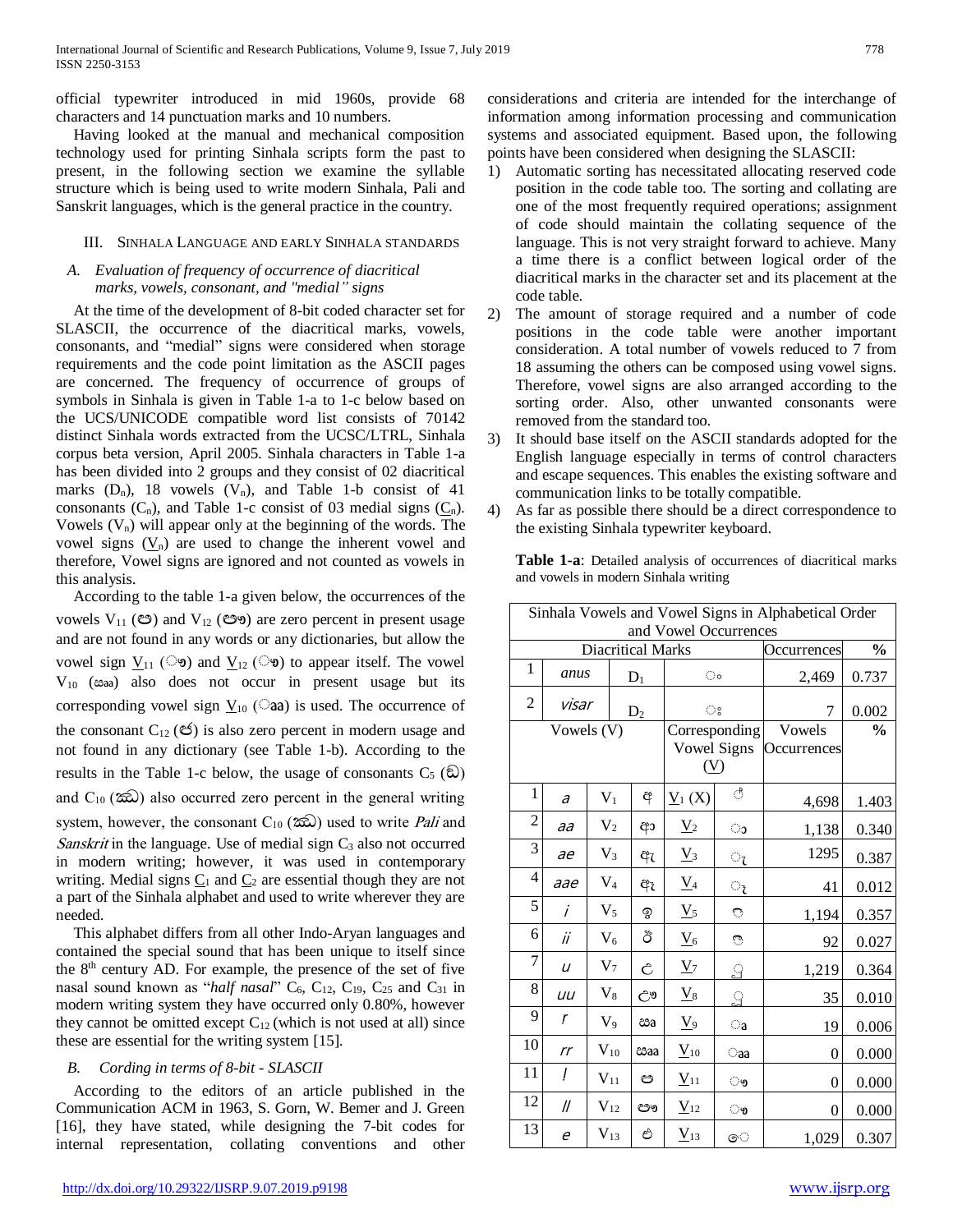| 14 | ee  | $\rm V_{14}$             | ප් | $\underline{V}_{14}$ | ේ | 190    | 0.057 |
|----|-----|--------------------------|----|----------------------|---|--------|-------|
| 15 | ai  | $V_{15}$                 | ඓ  | $\underline{V}_{15}$ | ෛ | 12     | 0.004 |
| 16 | Ο   | $\rm V_{16}$             | ඔ  | $\underline{V}_{16}$ | ො | 401    | 0.120 |
| 17 | OΟ  | $\rm V_{17}$             | ඕ  | $\underline{V}_{17}$ | ෝ | 146    | 0.044 |
| 18 | au  | $\rm V_{18}$             | ඖ  | $\rm V_{18}$         | ෞ | 11     | 0.003 |
| .  | . . | $\overline{\phantom{a}}$ |    | .<br>$\sim$          |   | $\sim$ |       |

Table 1-b: Detailed analysis of occurrences of consonants in modern Sinhala writing

| Sinhala Consonants in Alphabetical Order and Occurrences |       |                   |    |             |               |  |  |  |
|----------------------------------------------------------|-------|-------------------|----|-------------|---------------|--|--|--|
|                                                          |       | Consonants        |    | Occurrences | $\frac{1}{2}$ |  |  |  |
| 1                                                        | ka    | $C_1$             | ක  | 27,289      | 8.150         |  |  |  |
| $\overline{2}$                                           | kha   | C <sub>2</sub>    | ඛ  | 313         | 0.093         |  |  |  |
| 3                                                        | ga    | $C_3$             | ග  | 10,542      | 3.149         |  |  |  |
| $\overline{4}$                                           | gha   | $C_4$             | ස  | 206         | 0.062         |  |  |  |
| 5                                                        | nga   | $C_5$             | ඞ  | 0           | 0.000         |  |  |  |
| 6                                                        | nnga  | $C_6$             | හ  | 662         | 0.198         |  |  |  |
| 7                                                        | ca    | $C_7$             | ච  | 1,759       | 0.525         |  |  |  |
| 8                                                        | cha   | $\mathrm{C}_8$    | ඡ  | 142         | 0.042         |  |  |  |
| 9                                                        | ja    | $C_9$             | ජ  | 2,621       | 0.783         |  |  |  |
| 10                                                       | jha   | $C_{10}$          | ඣ  | 0           | 0.000         |  |  |  |
| 11                                                       | nya   | $C_{11}$          | ඤ  | 67          | 0.020         |  |  |  |
| 12                                                       | jnya  | $C_{12}$          | ඦ  | 0           | 0.000         |  |  |  |
| 13                                                       | nyja  | $C_{13}$          | Œ  | 268         | 0.080         |  |  |  |
| 14                                                       | țta   | $\mathrm{C}_{14}$ | G  | 12,553      | 3.749         |  |  |  |
| 15                                                       | țtha  | $C_{15}$          | ඨ  | 175         | 0.052         |  |  |  |
| 16                                                       | dda   | $C_{16}$          | ඩ  | 3,673       | 1.097         |  |  |  |
| 17                                                       | ddha  | $C_{17}$          | ඪ  | 23          | 0.007         |  |  |  |
| 18                                                       | ņna   | $C_{18}$          | తం | 4,630       | 1.383         |  |  |  |
| 19                                                       | nndda | $C_{19}$          | ඩ  | 171         | 0.051         |  |  |  |
| 20                                                       | ta    | $\mathrm{C}_{20}$ | ත  | 19,929      | 5.952         |  |  |  |
| 21                                                       | tha   | $C_{21}$          | Ò  | 786         | 0.235         |  |  |  |
| 22                                                       | da    | $C_{22}$          | Ĝ  | 14,898      | 4.450         |  |  |  |
| 23                                                       | dha   | $\mathrm{C}_{23}$ | ධ  | 2,231       | 0.666         |  |  |  |
| 24                                                       | na    | $C_{24}$          | න  | 35,634      | 10.643        |  |  |  |
| 25                                                       | nda   | $C_{25}$          | ę  | 1,237       | 0.369         |  |  |  |
| 26                                                       | pa    | $C_{26}$          | ප  | 14,173      | 4.233         |  |  |  |
| 27                                                       | pha   | $C_{27}$          | එ  | 71          | 0.021         |  |  |  |
| 28                                                       | ba    | $C_{28}$          | බ  | 5,432       | 1.622         |  |  |  |
| 29                                                       | bha   | $C_{29}$          | හ  | 1,269       | 0.379         |  |  |  |
| 30                                                       | ma    | $C_{30}$          | ම  | 20,848      | 6.227         |  |  |  |

| 31 | mba | $C_{31}$ | ඹ | 595    | 0.178 |
|----|-----|----------|---|--------|-------|
| 32 | ya  | $C_{32}$ | ය | 27,943 | 8.346 |
| 33 | ra  | $C_{33}$ | ර | 25,087 | 7.493 |
| 34 | la  | $C_{34}$ | C | 16.459 | 4.916 |
| 35 | va  | $C_{35}$ | ව | 29,230 | 8.730 |
| 36 | sha | $C_{36}$ | ශ | 2,498  | 0.746 |
| 37 | ssa | $C_{37}$ | ෂ | 2,186  | 0.653 |
| 38 | sa  | $C_{38}$ | ස | 17,154 | 5.123 |
| 39 | ha  | $C_{39}$ | හ | 8,883  | 2.653 |
| 40 | la  | $C_{40}$ | E | 3,107  | 0.928 |
| 41 | fa  | $C_{41}$ | ო | 415    | 0.124 |

**Table 1-c:** Detailed analysis of occurrences of medial signs in modern Sinhala writing

|                             | Sinhala Scripts in Alphabetical Order and Occurrences |                |      |             |               |  |  |  |
|-----------------------------|-------------------------------------------------------|----------------|------|-------------|---------------|--|--|--|
|                             | Medial Signs                                          |                |      | Occurrences | $\frac{6}{9}$ |  |  |  |
|                             | rakaransaya                                           | $C_1$          | д    | 3,999       | 1.194         |  |  |  |
| $\mathcal{D}_{\mathcal{A}}$ | yansaya                                               | $\mathbb{C}_2$ | O 23 | 1,660       | 0.496         |  |  |  |
| 3                           | repaya                                                | $C_3$          | ని   |             |               |  |  |  |

## C. Phonetic model SLS 1134:1996

The new, phonetic model design for the Sinhala characters code replaced the older typewriter metaphor concept from the previous SLASCII standard and Sinhala has been standardized under Unicode standard and this encoding uses the hexadecimal code in the range U+0Dxx to U+0Dxx. This process was based on the guideline principles for design character codes and going through an intensive interaction between the Sinhala experts in Sri Lanka. Nevertheless, designing of the codes for SLS 1134:1996, in the following points have been considered:

- 1) The character code set maintains the logical sequence of the alphabet. An effort has been made to preserve the alphabetical order of the Sinhala language to a greater extent.
- 2) As Sri Lanka has two official languages in the usage, namely Sinhala and Tamil, for the benefit of users who do transliteration from Tamil to Sinhala, some additional codes positions are reserved to accommodate Tamil.
- 3) In designing, this code set efforts were also made to retain the flexibility of the language to incorporate future development.

# IV. DESIGNING METHODOLOGY FOR ISO/IEC 10646

## A. Designing character codes – Guideline principles

According to the R.M.K. Sinha [17], some of the major considerations in designing the code for internal representation are one and only one code for semantically equivalent characters, uniqueness of cording, uniformity in assigning, usage of control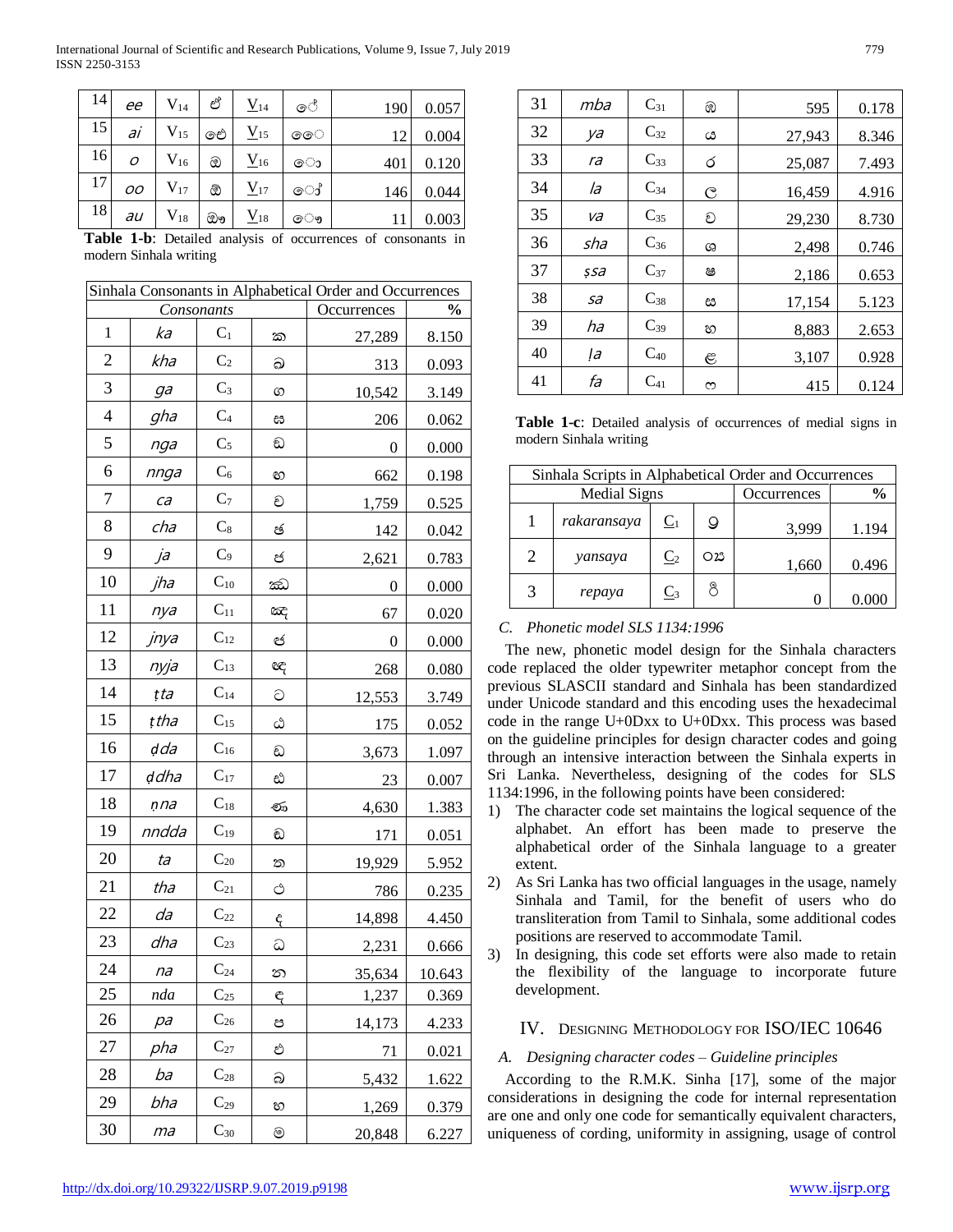characters, etc. and based on the discussions we had in earlier sections in this paper, following guideline principles are envisaged in the designing of the codes for information interchange for Sinhala scripts of Brahmi origin.

- 1) *Completeness* All characters should be represented in the code table.
- 2) *Unification* There should be one and only one code for semantically equivalent characters.
- 3) *Uniqueness* Two characters which differ in their meaning cannot be assigned to the same code.
- 4) *Memory economy* The required amount of storage is another important consideration, especially for large information systems. Internal representation needing less space without some overhead of processing time is preferred over those which try to reduce processing time at the cost of storage.
- 5) *Compatibility* The punctuation marks, numerals, and operators & other universal symbols are assigned the same code across the languages. No character other than the control characters is assigned the role of invoking an action or a role.
- 6) *Uniformity* It should base itself on the present standards adapted for English computers especially in terms of control characters and escape sequences. This will enable the existing English software and communication links to be totally compatible.
- 7) *Separate code where necessary* Diacritical marks should be assigned separate codes.
- 8) *Easiness of transliteration* Transliteration from Sinhala to Tamil should be considered.
- 9) *Easiness of sorting* Sorting and collating is one of the most frequently required operations, assignment of code which should maintain the collating sequence of the language. Therefore, acceptable and easiness of sorting and collating sequence should be considered.
- 10) *Easiness of rendering*  Special control code(s) should be introduced in Orthographic languages like Sinhala to join two or more consonants to form a single unit (conjunct consonants), alter the shape of preceding consonants (cursiveness of the consonant) and disjoin a single ligature into two or more units.
- 11) *Keyboard sequence compatibility* As far as possible there should be the direct and unambiguous transformation of keyboard symbols to the internal representation.

Typical character sets of Sinhala language contained vowels (V), consonants (C), *virama* or *is-pilla* (X), vowel signs (V), diacritical marks  $(D)$ , medial signs  $(C)$ , punctuations  $(P)$ , numerals (N), and sometimes special symbols. Sinhala has been standardized under Unicode standard and this encoding uses the hexadecimal code in the range U+0D80 to U+0DFF. This code chart comprises codes for the diacritical marks, vowels, vowel signs, consonants, punctuation mark, and numerals. The symbols used in the Sinhala language consist of consonants (C), vowels (V), *virama* or *is-pilla* (X), vowel signs (V), diacritical marks (D), medial signs (C) and punctuation mark (P) representation can be defined as follows:

Sinhala Language: = < $C$ , V, X, <u>V</u>, D,  $C$ , P>; where  $\langle C \rangle$ := consonants; (41)

$$
\langle V \rangle := \text{vowels};\tag{18}
$$

$$
\langle X \rangle := is-pilla/virama; \quad (01)
$$

- $\langle V \rangle$ : = vowel signs; (17)
- $\langle$ D $\rangle$  := diacritical Marks; (02)

 $\langle C \rangle$  := medial signs; (03)

 $\langle P \rangle$  := punctuations Mark; (01)

In addition to the above representation, code points for semantically equivalent graphical shapes for four vowel signs were included to the SLASCII and SLS 1134:1996 and they are defined as follows:

 $\langle Z \rangle$  := Alternative Graphical Signs; (04)

The tables 2-a and 2-b below give the summary of the number of code points assigned for symbols of the language Sinhala in terms of the 8-bit SLASCII and 16-bit SLS 1134:1996 and UCS/UNICODE standards to compare the completeness of the implementation.

**Table 2-a**: Summary of the number of code points assigned for symbols of the language Sinhala in terms of the 8-bit SLASCII and 16-bit SLS 1134:1996 and UCS/UNICODE

| Row            |                |                    |             | 8-bit UNICODE 8-bit |                    |            | UNICODE 8-bit |                    |                  | UNICODE 8-bit |                    |            | <b>UNICODE</b> |
|----------------|----------------|--------------------|-------------|---------------------|--------------------|------------|---------------|--------------------|------------------|---------------|--------------------|------------|----------------|
| No.            |                | <b>SLA</b><br>SCII | <b>SLS</b>  | UCS                 | <b>SLA</b><br>SCII | <b>SLS</b> | <b>UCS</b>    | <b>SLA</b><br>SCII | SLS <sup>I</sup> | <b>UCS</b>    | <b>SLA</b><br>SCII | <b>SLS</b> | <b>UCS</b>     |
|                | Hex            | 8x                 |             | 0D8x                | 9x                 |            | 0D9x          | Ax                 |                  | 0DAx          | <b>Bx</b>          |            | 0DBx           |
| 1              | 0              |                    |             |                     |                    |            | ඐ             |                    | ච                | ච             | ජ                  | ධ          | ධ              |
| $\overline{c}$ | 1              |                    |             |                     |                    | එ          | එ             | ą                  | ජ                | ඡ             | ඣ                  | ဘ          | න              |
| 3              | $\overline{2}$ |                    | ಂ           | ं०                  |                    |            | ඒ             | ඉ                  | ජ                | ජ             | කිදි               |            |                |
| 4              | 3              |                    | ះ           | ះ                   |                    |            | ඓ             | ඊ                  | ಹು               | ඣ             | æ                  | $\epsilon$ | $\epsilon$     |
| 5              | 4              |                    | In          |                     |                    | ඔ          | ඔ             | Ĉ                  | ඤ                | <b>BG</b>     | ට                  | ප          | ප              |
| 6              | 5              |                    | අ           | අ                   |                    |            | ඕ             | ඎ                  | æ                | eg            | ඨ                  | ඵ          | ඵ              |
| 7              | 6              |                    |             | ආ                   |                    |            | ඖ             | එ                  | ඦ                | ඦ             | ඩ                  | බ          | බ              |
| 8              | $\overline{7}$ |                    |             | ඇ                   |                    |            |               | ඔ                  | ට                | ට             | ඪ                  | හ          | හ              |
| 9              | 8              |                    |             | ඇ                   |                    |            |               | ක                  | ඨ                | ඨ             | ණ                  | ම          | $\circledcirc$ |
| 10             | 9              |                    | $\circledS$ | ବୃ                  |                    |            |               | ඛ                  | ඩ                | ඩ             | ඩ                  | ඹ          | ඹ              |
| 11             | Α              |                    | ඊ           | ඊ                   |                    | ක          | ක             | $\circledS$        | ස්               | ස්            | ත                  | ය          | ය              |
| 12             | B              |                    | Ĉ           | Ĉ                   |                    | ඛ          | ඛ             | ස                  | ණ                | ණ             | ථ                  | ර          | ර              |
| 13             | С              |                    |             | ඌ                   |                    | $\circ$    | ග             | ඩ                  | ඩ                | ඬ             | ද                  |            |                |
| 14             | D              |                    | ඎ           | ඎ                   |                    | ස          | ස             | හ                  | ත                | ත             | ධ                  | ල          | $\overline{C}$ |
| 15             | E              |                    |             | ඎ                   |                    | ඞ          | ඞ             | ච                  | ථ                | ථ             | න                  |            |                |
| 16             | F              |                    | ඏ           | ඏ                   |                    | හ          | හ             | ඡ                  | ද                | ද             | ę                  |            |                |

**Table 2-b**: Summary of the number of code points assigned for symbols of the language Sinhala in terms of the 8-bit SLASCII and 16-bit SLS 1134:1996 and UCS/UNICODE (Continued from previous Table 2-a)

| Row |        | 8-bit         |                  |   |      |              | UNICODE   8-bit   UNICODE   8-bit   UNICODE   8-bit   UNICODE |              |      |              |      |
|-----|--------|---------------|------------------|---|------|--------------|---------------------------------------------------------------|--------------|------|--------------|------|
| No. |        | <b>SLA</b>    | <b>SLS</b>       |   |      |              | UCS SLA SLS UCS SLA SLS UCS SLA SLS UCS                       |              |      |              |      |
|     |        | <b>I</b> SCII |                  |   | SCII |              |                                                               | <b>ISCII</b> |      | <b>ISCII</b> |      |
|     | Hex II | Сx            | 0DC <sub>x</sub> |   | Dx   |              | 0DD <sub>x</sub>                                              | Ex           | 0DEx | <b>Fx</b>    | 0DFx |
|     |        | 29            | ค                | ล |      | $\bigcirc$ 7 | $\circ$                                                       |              |      | ි            |      |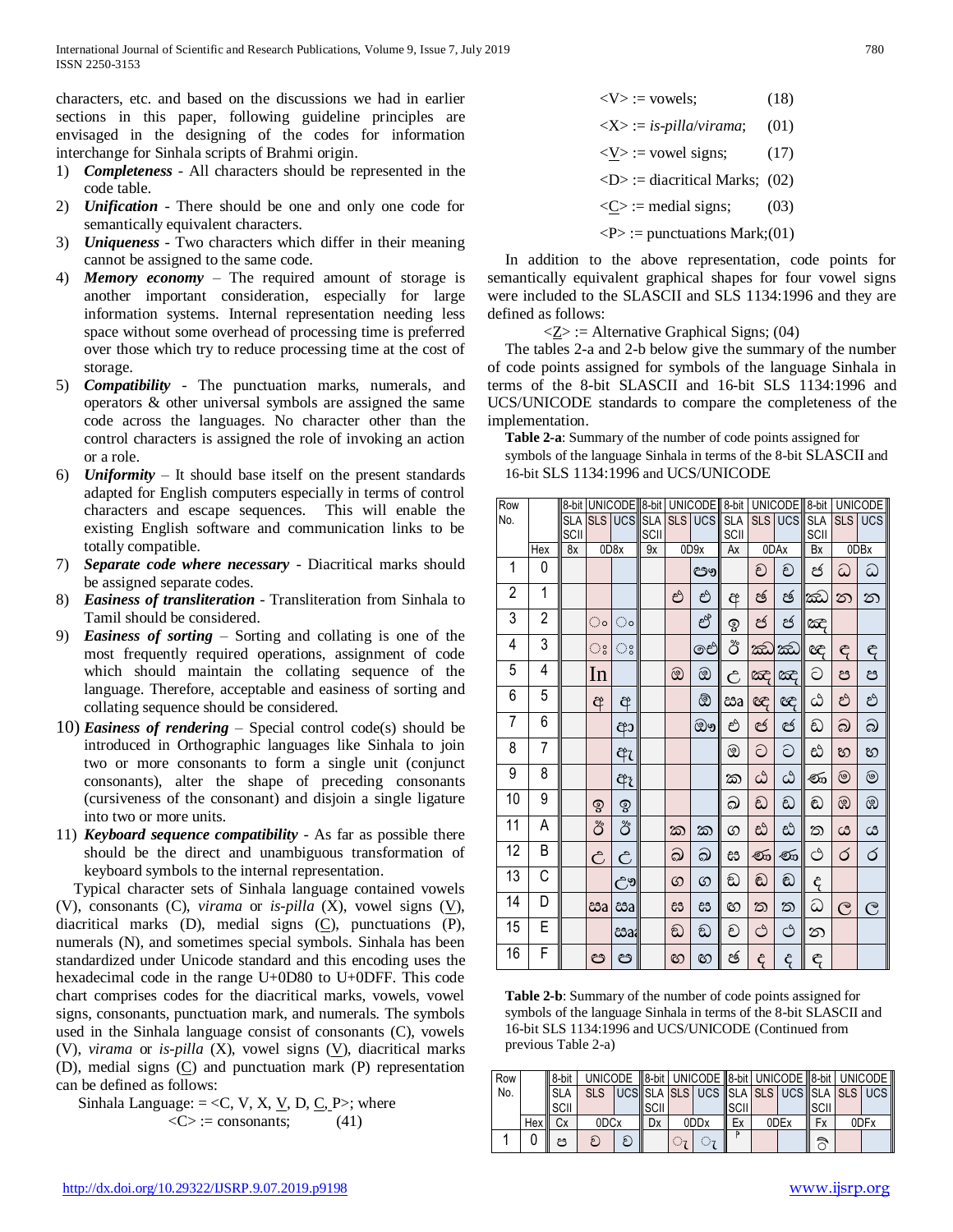| $\overline{c}$     | 1                       | ඵ                        | ශ              | <u>ය</u>       | ্য           | ැ                                     | $\bullet$               |         |               |           |                         |
|--------------------|-------------------------|--------------------------|----------------|----------------|--------------|---------------------------------------|-------------------------|---------|---------------|-----------|-------------------------|
| 3                  | $\overline{\mathbf{c}}$ | බ                        | ෂ              | ෂ              | $\bigcirc$   | $\bigcirc$                            | $\bf{g}$                |         |               |           | ್ರ                      |
| $\overline{4}$     | 3                       | හ                        | ස              | ස              | $\mathbb{C}$ | $\sum_{i=1}^{n}$                      |                         |         |               | ್ರ        | Caa                     |
| $\overline{5}$     | $\overline{4}$          | $^{\circledR}$           | හ              | හ              | ු            | $\textcolor{red}{\textstyle\bigcirc}$ | C                       |         |               | <b>Mh</b> | <b>Mh</b>               |
| $\overline{6}$     | $\mathbf 5$             | ඹ                        | $\mathfrak{E}$ | $\mathfrak{S}$ |              |                                       | ι                       |         |               |           |                         |
| $\overline{7}$     | 6                       | ය                        | $\infty$       | S              | ූ            | $\mathbb{S}$                          | Ž                       |         |               |           |                         |
| 8                  | 7                       | Ó                        |                |                |              |                                       | $\bigcap$               |         |               |           |                         |
| 9                  | 8                       | $\overline{\mathcal{C}}$ |                |                | $\circ$ a    | $\bigcirc$ a                          | $\overline{\mathbf{c}}$ |         |               |           |                         |
| $\overline{10}$    | 9                       | ව                        |                |                | ෙ            | ෙ                                     | പ                       |         | $\mathcal{Q}$ |           |                         |
| $\overline{11}$    | Α                       | ශ                        | $\circ$ ් වි   | ੇ              |              | ේ                                     | لم                      |         | Q             |           |                         |
| $\overline{12}$    | B                       | ෂ                        |                |                |              | ෛ                                     | a                       |         |               |           |                         |
| 13                 | C                       | ස                        | Ln             |                |              | ො                                     | ☞                       |         |               |           |                         |
| 14                 | D                       | හ                        | Sh             |                |              | ෝ                                     | ৩                       |         |               |           |                         |
| $\overline{15}$    | E                       | $\mathfrak{S}$           | ෙ              |                |              | ৩িত                                   | 23                      |         |               |           |                         |
| 16<br>$\mathbf{r}$ | F<br>$\cdot$ 1          | S                        | ാ              | ാ              | ෟ            | ෟ                                     | ×.                      | $\cdot$ | $\cdot$ 1     |           | $\cdot$ $\cdot$ $\cdot$ |

In the next section, we examine and discuss the guideline principle which is mentioned above early sections, has led to the formation of standard codes assigned by the SLASCII, SLS 1134:1996 and UCS/UNICODE. Table 3 below demonstrates the comparison of formation of standard codes assigned by the SLASCII, SLS 1134:1996 and UCS/UNICODE.

Table 3: Comparison table of the formation of standard codes assigned by the SLASCII, SLS 1134:1996 and UCS/UNICODE

| Grouping Based on   | <b>UNICODE Code Table</b>                             | No. of<br>Sinhala<br>Symbols | <b>SLASCII</b>                                    | <b>SLS</b>                    | UCS      |
|---------------------|-------------------------------------------------------|------------------------------|---------------------------------------------------|-------------------------------|----------|
|                     | Diacritical Marks (D)                                 | $\overline{2}$               | $\mathfrak{p}$                                    | $\overline{2}$                | 2        |
| Consonants (C)      |                                                       | 41                           | 40                                                | 41                            | 41       |
| Vowels<br>(V)       | Pre-<br>composed<br>vowels                            | 18                           | $\overline{7}$                                    | 8                             | 18       |
|                     | Combining<br>vowels                                   |                              | 9                                                 | 10                            | 0        |
| Ispilla<br>(Virama) |                                                       | 1                            | 1(E0)                                             | 1                             | 1        |
| (X)                 | Semantically<br>equivalent<br>graphical<br>shapes     |                              | 1<br>(F0 is<br>Graphica<br>lly<br>coded,<br>$Z_1$ | $\Omega$                      | $\Omega$ |
| Vowel<br>Sign $(V)$ | Coded                                                 |                              | 10                                                | 10                            | 15       |
|                     | Composite<br>vowel signs                              |                              | 5                                                 | 5                             | 0        |
|                     | In addition to<br>the vowel<br>signs,<br>semantically |                              | $\overline{2}$<br>(F9 and<br>FA are<br>Graphica   | 1<br>(ODE)<br>Graphic<br>ally | $\Omega$ |

|                                                                                                         | equivalent<br>graphical<br>shapes                                       |                | lly<br>coded,<br>$Z_2$ and<br>$Z_3$                                    | coded<br>$Z_4$ |                |
|---------------------------------------------------------------------------------------------------------|-------------------------------------------------------------------------|----------------|------------------------------------------------------------------------|----------------|----------------|
|                                                                                                         | Additional<br>Vowel Sign<br>$(\vee)$<br>(aa and<br>ෳ)                   | $\mathfrak{p}$ | $\Omega$                                                               | $\mathbf 1$    | $\mathfrak{p}$ |
|                                                                                                         | Punctuations (P) ( www.)                                                | 1              | $\Omega$                                                               | 1              | 1              |
| <b>UNICODE Ver. 7</b>                                                                                   | Sinhala Numerals (N)<br>included in SLS 1134 :<br>2011 and published in | 10             | 0                                                                      | $\Omega$       | 10             |
| Medial<br>Sign<br>(C)                                                                                   | rakaransaya<br>$(C_1 = X + C_{33})$<br>(Q)<br>yansaya (C <sub>2</sub> = |                | $\mathfrak{p}$<br>Graphica<br>lly coded<br>$C_1$ and<br>C <sub>2</sub> | $\theta$       | $\theta$       |
| $X + C_{32}$ (O23)<br>repaya $(\underline{C}_3$ =<br>$C_{33} + X)$ ( $\overset{\text{\tiny{(a)}}}{)}$ ) |                                                                         |                | $\Omega$                                                               | 3              | $\theta$       |
|                                                                                                         | <b>Control Code</b>                                                     |                |                                                                        | In, Ln,<br>Sh  | ZWJ<br>ZWNJ    |
|                                                                                                         | Total code points/Total<br>composed symbols<br>(without Numerals)       | 83             | 65/79                                                                  | 68/83          | 80/80          |

## V. COMPARISON OF GUIDELINE PRINCIPLES IN STANDARDIZING OF SINHALA SCRIPTS

A. Completeness - All characters should be represented in the code table

# NOTES FOR SLASCII:

The coded character set of the SLASCII standard has the following structure.

- 1) Positions 00 to 7F still have the same meaning as the 7bit codes conforming to the ISO 646.
- The two columns positions of the  $2<sup>nd</sup>$  page from Hex 80 to 2) 9F are reserved for control characters as per the recommendation of the International Standard Organization. These control characters may be used to cater to the specific needs of the application.
- 3) Positions from the third column Hex value from A1 through A7 are assigned for 7 vowels.
- 4) Positions A8 through CF are assigned for 40 consonants.
- 5) Positions E0 is assigned for *virama*  $(\hat{\circ})$ , E1 is assigned for anusvara ( $\circ$ ) and E2 is assigned for *visarga* ( $\circ$ ) are assigned for diacritical marks. Positions E4 to ED are assigned for 10 vowel signs (00  $\circ$ <sub>7</sub>  $\circ$ <sub>7</sub>  $\circ$   $\circ$ <sub>9</sub>  $\circ$ <sub>9</sub>  $\circ$ <sub>9</sub>  $\circ$ <sub>9</sub> ෙ ෟ.
- 6) Two (02) code points EE and EF are used to assigned code points for medial sings  $C_1$  (02) and  $C_2$  ( $\circ$ ) (graphically coded).
- Three (03) code positions F0, F9 and FA  $[Z_1(\widehat{\mathcal{O}}), Z_2(\mathcal{O})]$ 7) and  $Z_3$  (O<sub>c</sub>)] are semantically equivalent graphical shapes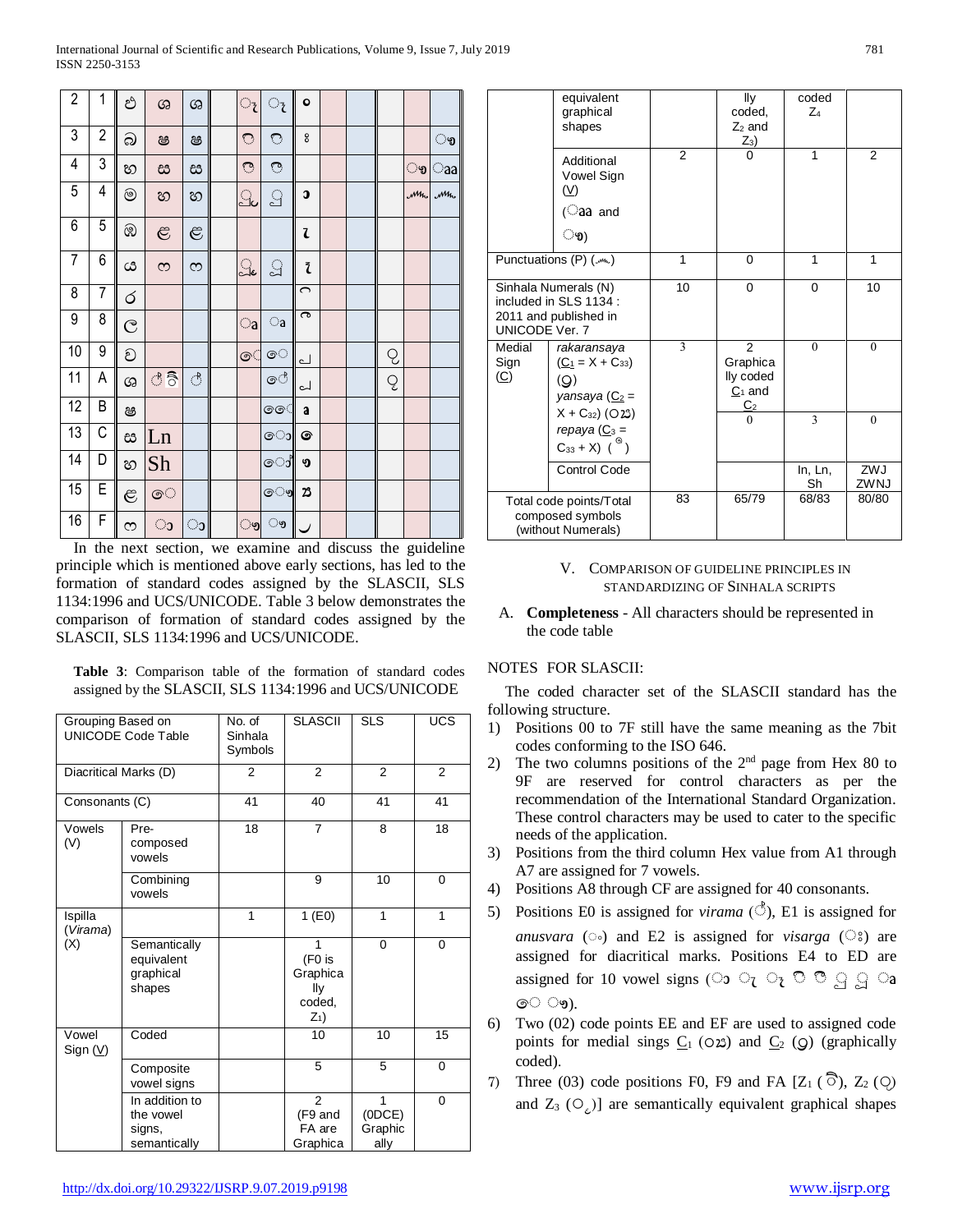for E0, E9 and EA [X (*C*<sup>b</sup>), V<sub>7</sub> ( $\binom{1}{1}$ ) and V<sub>8</sub> ( $\binom{1}{1}$ ) vowel signs however, assigned 3 code points in SLASCII standards.

8) Nine (09) combining vowels are created using corresponding vowel and appropriate vowel sings as follows:

| $V_2 = V_1 + \underline{V}_2$       | $(c^2 + p \equiv c p)$                                     |
|-------------------------------------|------------------------------------------------------------|
| $V_3 = V_1 + \underline{V}_3$       | $\left(\alpha + \beta = \beta\beta\right)$                 |
| $V_4 = V_1 + \underline{V}_4$       | $\left( \alpha \right) = \alpha + \alpha$ ্য               |
| $V_8 = V_7 + V_{11}$                | $(C_9 = C + \circledcirc)$                                 |
| $V_{10} = V_9 + \underline{V}_9$    | $(\cos a = \cos a + \cos a)$                               |
| $V_{14} = V_{13} + X$               | $( \mathcal{O} = \mathcal{O} + \mathcal{O})$               |
| $V_{15} = V_{13} + V_{13}$          | $(\circledcirc \circ = \circledcirc \circ + \circledcirc)$ |
| $V_{17} = V_{16} + \underline{Z}_1$ | $(\mathfrak{D} = \mathfrak{D} + \overline{\mathfrak{O}})$  |
| $V_{18} = V_{16} + V_{11}$          | $($ ම = ඔ + ං)                                             |

9) Five (05) composite vowel signs are entered as a sequence of two or more keys in SLASCII

$$
\underline{V}_{14} = \underline{V}_{13} + X \qquad (\text{C}^{\uparrow} = \text{C}^{-\uparrow} \text{C})
$$
\n
$$
V_{15} = V_{13} + V_{13} \qquad (\text{C}^{\uparrow} = \text{C}^{-\uparrow} \text{C}^{-\uparrow})
$$
\n
$$
\underline{V}_{16} = \underline{V}_{13} + \underline{V}_{2} \qquad (\text{C}^{\uparrow} = \text{C}^{-\uparrow} \text{C}^{-\uparrow})
$$
\n
$$
\underline{V}_{17} = \underline{V}_{13} + \underline{V}_{2} + X \qquad (\text{C}^{\uparrow} = \text{C}^{-\uparrow} \text{C}^{-\uparrow} \text{C}^{-\uparrow})
$$
\n
$$
\underline{V}_{18} = \underline{V}_{13} + \underline{V}_{11} \qquad (\text{C}^{\uparrow} = \text{C}^{-\uparrow} \text{C}^{-\uparrow})
$$
\n
$$
\text{Ex.} \qquad \text{C}^{\uparrow} = \text{C}^{-\uparrow} \text{C}^{\uparrow} \text{C}^{-\uparrow} \text{C}
$$
\n
$$
\text{C}^{\uparrow} = \text{C}^{-\uparrow} \text{C}^{-\uparrow} \text{C}
$$
\n
$$
\text{C}^{\uparrow} = \text{C}^{-\uparrow} \text{C}^{-\uparrow} \text{C}
$$
\n
$$
\text{C}^{\uparrow} = \text{C}^{-\uparrow} \text{C}^{-\uparrow} \text{C}
$$
\n
$$
\text{C}^{\uparrow} = \text{C}^{-\uparrow} \text{C}^{-\uparrow} \text{C}
$$
\n
$$
\text{C}^{\uparrow} = \text{C}^{-\uparrow} \text{C}^{-\uparrow} \text{C}
$$
\n
$$
\text{C}^{\uparrow} = \text{C}^{-\uparrow} \text{C}^{-\uparrow} \text{C}
$$
\n
$$
\text{C}^{\uparrow} = \text{C}^{-\uparrow} \text{C}^{-\uparrow} \text{C}
$$
\n
$$
\text{C}^{\uparrow} = \text{C}^{-\uparrow} \text{C}^{-\uparrow} \text{C}
$$
\n
$$
\text{C}^{\uparrow}
$$

This leaves us five columns (65 symbols), and now it is possible to give an explicit representation of vowels, in addition to the vowel modifier symbols, also allowed us to use 40 consonants except for  $C_{12}$  ( $\mathfrak{S}$ ) consonants. In a total 79 symbols were able to use with this standard.

#### NOTES FOR SLS 1134:1996

1) Composite vowel signs are entered as a sequence of two or more keys in SLS:1134:1996 similar to SLASCII

$$
\underline{V}_{14} = \underline{V}_{13} + X \qquad (\text{or } \text{S} = \text{or } \text{S} - \text{S} - \text{S} - \text{S} - \text{S} - \text{S} - \text{S} - \text{S} - \text{S} - \text{S} - \text{S} - \text{S} - \text{S} - \text{S} - \text{S} - \text{S} - \text{S} - \text{S} - \text{S} - \text{S} - \text{S} - \text{S} - \text{S} - \text{S} - \text{S} - \text{S} - \text{S} - \text{S} - \text{S} - \text{S} - \text{S} - \text{S} - \text{S} - \text{S} - \text{S} - \text{S} - \text{S} - \text{S} - \text{S} - \text{S} - \text{S} - \text{S} - \text{S} - \text{S} - \text{S} - \text{S} - \text{S} - \text{S} - \text{S} - \text{S} - \text{S} - \text{S} - \text{S} - \text{S} - \text{S} - \text{S} - \text{S} - \text{S} - \text{S} - \text{S} - \text{S} - \text{S} - \text{S} - \text{S} - \text{S} - \text{S} - \text{S} - \text{S} - \text{S} - \text{S} - \text{S} - \text{S} - \text{S} - \text{S} - \text{S} - \text{S} - \text{S} - \text{S} - \text{S} - \text{S} - \text{S} - \text{S} - \text{S} - \text{S} - \text{S} - \text{S} - \text{S} - \text{S} - \text{S} - \text{S} - \text{S} - \text{S} - \text{S} - \text{S} - \text{S} - \text{S} - \text{S} - \text{S} - \text{S} - \text{S} - \text{S} - \text{S} - \text{S} - \text{S} - \text{S} - \text{S} - \text{S} - \text{S} - \text{S} - \text{S} - \text{S} - \text{S} - \text{S} - \text{S} - \text{S} - \text{S} - \text{S} - \text{S} - \text{S} - \text{S} - \text
$$

2) Positions 0DCA is assigned for *virama* ( $\circ$ ), 0D82 ( $\circ$ ) and 0D83 (Sections) are assigned for diacritical marks. Positions 0DCF to 0DDF are assigned for 10 vowel signs  $\bigcirc$   $\circ$ <sub>7</sub>

$$
\circ_{\mathfrak k}\circ\circ\circ\lrcorner\,\lrcorner\,\lrcorner\,\lrcorner\,\lrcorner\,\lrcorner\,\lrcorner\,\lrcorner\,\lrcorner
$$

- 3) *ODCE for*  $Z_4$  ( $\odot$ )
- 4) *0D84 for In, 0DCC, and 0DCD for Ln and Sh*
- 5) *ODF4 for P (* $M_{\text{tot}}$ *)*

#### NOTES FOR UCS/UNICODE

- 1) Single Coded 17 Vowel Sign for UCS/UNICODE
- *B.* **Unification** *-* There should be one and only one code for semantically equivalent characters

NOTES FOR SLASCII:

| $\rm C_{11}$ | $C_{13}$ |
|--------------|----------|
| nya          | nyja     |
|              |          |

- 1) The letters  $C_{11}$  ( $\widehat{\alpha}$ ) (*nya*) and  $C_{13}$  ( $\widehat{\alpha}$ ) (*nyja*) are identical in sound only in the initial position of a word, for example, ඤ ණ (*nya+aa+nna*) and ඥ න (*nyja+aa+na*). They are not identical in non-initial positions, where  $C_{13}$  ( $C_{\text{C}}$ ) behaves like a combination of two consonant sounds, for example,  $\mathfrak{S} \mathfrak{C} \mathfrak{D}$  ( $p+ra+k+nyja$ ). Therefore, two codes are assigned for these two consonants.
- 2) The following *virama* sign  $X(\vec{C})$  has assigned two codes one for X ( $\circled{5}$ ) and second for Z<sub>1</sub> ( $\circled{5}$ ), although they are semantically equivalent vowel signs in the writing system.



3) The following vowel sign  $V_7(\underline{\cdot})$  has assigned two codes as one for  $V_7$  ( $\bigcirc$ ) and second for  $Z_2$  ( $\bigcirc$ ) although they are semantically equivalent vowel signs in the writing system.

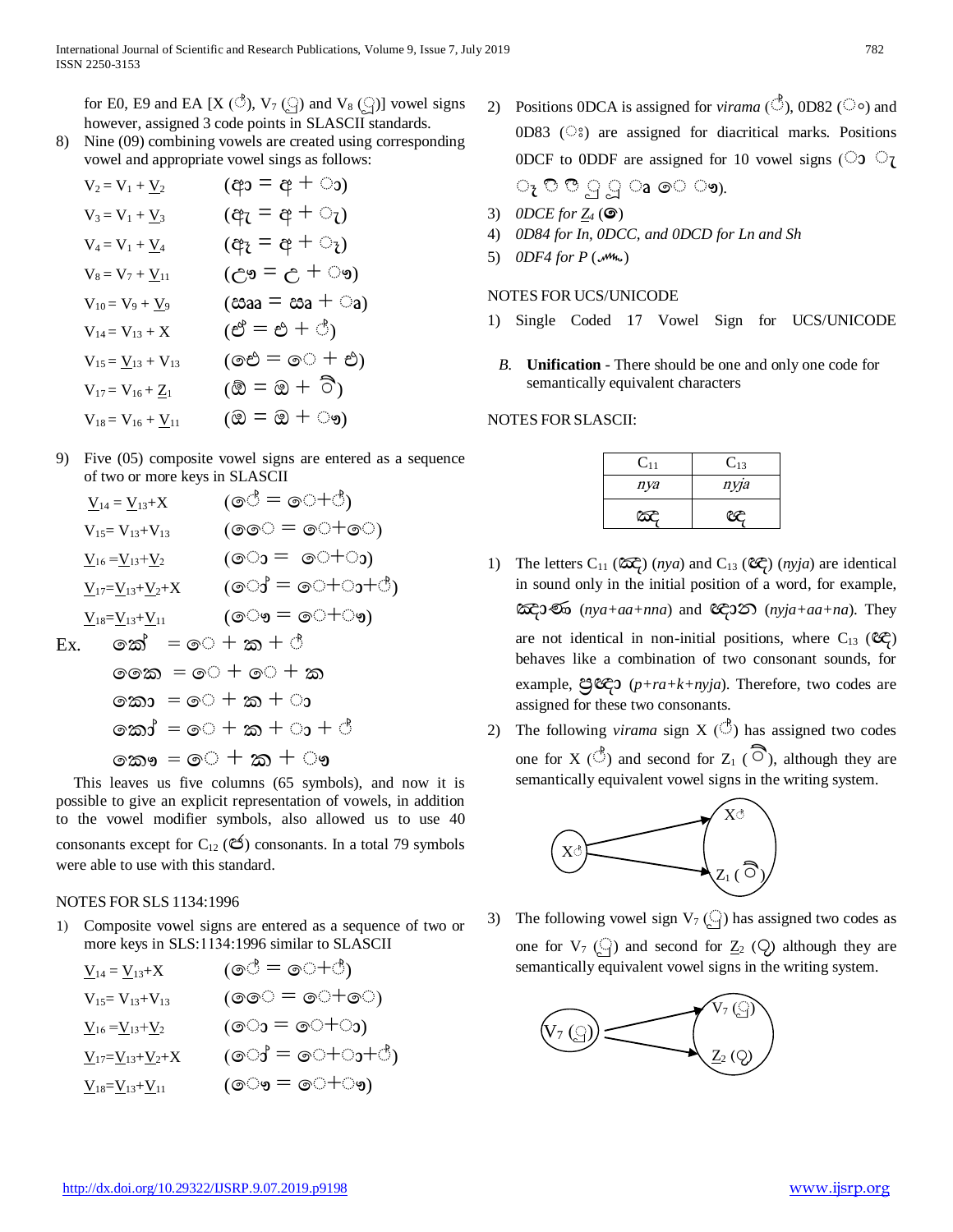4) The following vowel sign  $V_8$  () has assigned two codes one for  $V_8$  ( $\bigcirc$ ) and second for  $Z_3$  ( $Q$ ) although they are semantically equivalent vowel signs in the writing system.



- C. **Uniqueness** No two characters which differ in their meaning be assigned to the same code
- D. **Memory economy** The required amount of storage is another important consideration, especially for large information systems. Internal representation needing less space without some overhead of processing time is preferred over those which try to reduce processing time at the cost of storage.
- E. **Compatibility** The punctuation marks, numerals, and operators & other universal symbols are assigned the same code across the languages. No character other than the control characters is assigned the role of invoking an action or a role

| <b>SLASCII</b> | SLS 1134:1996   | UCS/UNICPDE        |
|----------------|-----------------|--------------------|
| used 8-bit     | Used 16-bit UCS | <b>UCS/UNICODE</b> |
| ASCII          | environment     | environment        |

F. **Uniformity** – It should base itself on the present standards adopted for English computers especially in terms of control characters and escape sequences. This will enable the existing English software and communication links to be totally compatible.

| <b>SLASCII</b>   | SLS 1134:1996   | <b>UCS/UNICODE</b> |
|------------------|-----------------|--------------------|
| No additional    | In, Sh and Ln   | Replaced by ZWJ    |
| Sinhala specific | were introduced | and ZWNJ           |
| control          |                 | inserted of Ln and |
| characters.      |                 | <i>Sh.</i> In was  |
| NBSP was used    |                 | missing.           |
| for SP           |                 |                    |
| characters       |                 |                    |

Codes are not provided in the code table in SLS:1134 and UCS/UNICODE for distinct formations in the language for the medial signs  $C_1$  (*rakaransaya*),  $C_2$  (*yansaya*),  $C_3$  (*repaya*). However, these shapes could be generated by using relevant combinations given herein.

## In SLASCII

 $C_1C_1 = C_1 + C_1$  (ක) = ක $+$  Q) (*rakaransaya*)  $C_1C_2 = C_1 + C_2$  (කා $S = \mathbf{\infty} + \mathbf{O}\mathbf{\Sigma}$ ) (*yansaya*)  $C_3$ <sup>( $\circ$ </sup>) (*repaya*) was not coded in this table.

## In SLS 1134:1996

Provision for joint character is made through '*Ln*' (stand for Link) and '*Sh*' (stand for Short) keys; for example:

$$
C_{24}C_{22} = C_{24} + X + Ln + C_{22} \t (\infty = \infty + \circ + Ln + \epsilon)
$$
  
\n
$$
C_{1}C_{37} = C_{1} + X + Ln + C_{37} \t (\infty = \infty + \circ + Ln + \epsilon)
$$
  
\n
$$
C_{20}C_{35} = C_{20} + X + Ln + C_{35} \t (\infty = \infty + \circ + Ln + \epsilon)
$$
  
\n
$$
C_{3} = C_{33} + X + Sh \t (\infty = \epsilon + \circ + Sh)
$$

# In UCS/UNICODE:

In this version 'Link Key' and 'Link code' (Ln), 'Short Key' and 'Short code' (Sh) and 'Invisible Key' and 'Invisible code' (In) are omitted as these keys are already included in the international standard, in a different page.

Inserted, the two special characters, U+200C ZERO WIDTH NON-JOINER (ZWNJ for short) and U+200D ZERO WIDTH JOINER (ZWJ for short), can be used as hints of which glyph shape is preferred in a particular situation. ZWNJ prevents the formation of a cursive connection or ligature in situations where one would normally happen, and ZWJ produces a ligature or cursive connection where one would otherwise not occur. These two characters can be used to override the default choice of glyphs. Join characters are made through ZWJ (U+200D) code, for example:

$$
C_{24}C_{22} = C_{24} + X + ZWJ + C_{22}
$$
  
\n
$$
(\mathfrak{D}_{\mathbf{C}} = \mathfrak{D} + \mathfrak{D} + ZWJ + \mathfrak{C}_{2})
$$
  
\n
$$
C_{1}C_{37} = C_{1} + X + ZWJ + C_{37}
$$
  
\n
$$
(\mathfrak{D}\mathfrak{D} = \mathfrak{D} + \mathfrak{D} + ZWJ + \mathfrak{B})
$$
  
\n
$$
C_{20}C_{35} = C_{20} + X + ZWJ + C_{35}
$$
  
\n
$$
(\mathfrak{D}\mathfrak{D} = \mathfrak{D} + \mathfrak{D} + ZWJ + \mathfrak{D})
$$

 $S_3 = C_{33} + X + ZWJ$  (<sup> $\circ$ </sup> =  $\circ$  +  $\circ$  +  $ZWJ$ ) Non Join characters are made through ZWNJ (U+200C) code, for example:

$$
C_{24}XC_{22} = C_{24} + X + ZWNJ + C_{22}
$$
  
\n
$$
(\mathfrak{D}^{\mathfrak{F}}\hat{\mathsf{c}} = \mathfrak{D} + \overset{\mathfrak{g}}{\circ} + ZWNJ + \hat{\mathsf{c}})
$$
  
\n
$$
C_{1}XC_{37} = C_{1} + X + ZWNJ + C_{37}
$$
  
\n
$$
(\mathfrak{D}^{\mathfrak{F}}\mathfrak{G} = \mathfrak{D} + \overset{\mathfrak{g}}{\circ} + ZWNJ + \check{\mathsf{c}})
$$
  
\n
$$
C_{20}XC_{35} = C_{20} + X + ZWNJ + C_{35}
$$
  
\n
$$
(\mathfrak{D}^{\mathfrak{F}}\mathfrak{D} = \mathfrak{D} + \overset{\mathfrak{g}}{\circ} + ZWNJ + \check{\mathsf{c}})
$$

However, the default case in Sinhala prevents the formation of a cursive connection or ligature in situations where one would normally happen.

# G. **Separate code where necessary** - Diacritical marks should be assigned separate codes

| <b>SLASCII</b>                                                                             | SLS:1134                 | <b>UCS/UNICODE</b>                   |
|--------------------------------------------------------------------------------------------|--------------------------|--------------------------------------|
| $D_1$ (00) $D_2$ (03)                                                                      | $D_1$ (00) $D_2$ (08)    | $D_1$ ( $\circ$ ) $D_2$ ( $\circ$ s) |
| V→C→X→D→V→S                                                                                | D→V→C→V→P                | D→V→C→V→P                            |
| Prevent by entering the<br>wrong order.<br>Sorting need additional<br>code ordering tools. | Sorting makes<br>easier. | Sorting makes<br>easier.             |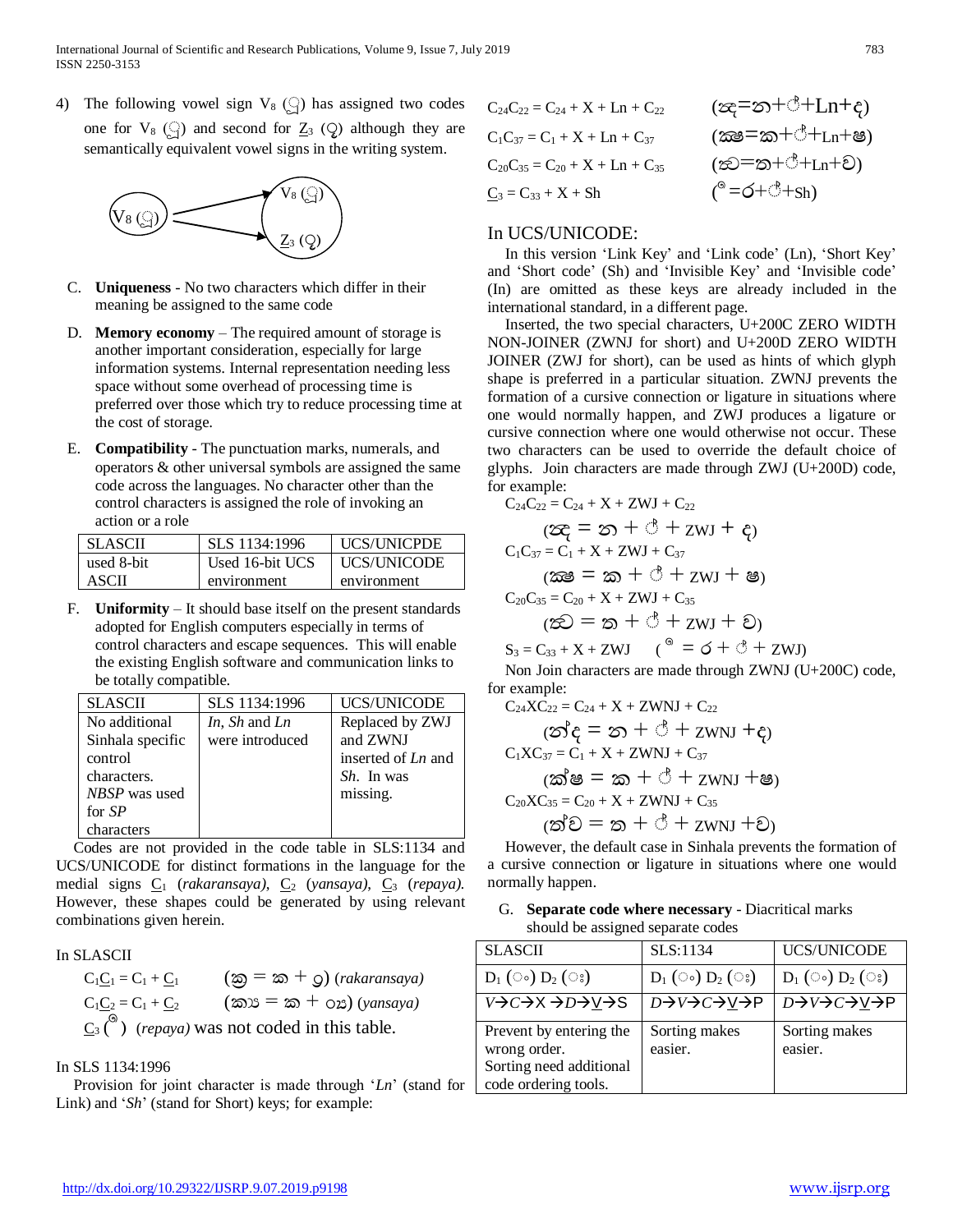| <b>SLASCII</b> | SLS:1134                                                                                | <b>UCS/UNICPDE</b>                                                                      |
|----------------|-----------------------------------------------------------------------------------------|-----------------------------------------------------------------------------------------|
| Not considered | Considered                                                                              | Considered                                                                              |
|                | The 0DB2, 0DBC,<br>0DBE and 0DBF Code<br>positions are reserved<br>for Tamil characters | The 0DB2, 0DBC,<br>0DBE and 0DBF Code<br>positions are reserved<br>for Tamil characters |

*H.* **Easiness of transliteration** *- Transliteration from Sinhala to Tamil should be considered*

## NOTE:

Special codes for Tamil characters could be utilized to transliterate scripts from Tamil to Sinhala. The character positions given in code tables both SLS:1134 and

UCS/UNICODE for Tamil letters ன *(nnna)*, ற *(rra)*, ள *(lla)*

and  $\Box Q$  (*llla*) could be represented 0DB2, 0DBC, 0DBE and ODBF respectively. However, corresponding Sinhala characters are to be designed and implemented.

I. **Easiness of sorting** – Sorting and collating is one of the most frequently required operations, assignment of code which should maintain the collating sequence of the language. Therefore, acceptable and easiness of sorting and collating sequence should be considered.

Collation is defined as the culturally expected ordering of linguistic characters in a particular language. This culturally expected ordering allows users to define the structure and find data in a way that is consistent for their particular language. This is not very straight forward to achieve. Many a time there is a conflict between logical order of the diacritical marks in the character set and its placement at the code table. Automatic sorting has necessitated allocating reserved code position in the code table too.

Each Sinhala letter is represented by a sequence of symbols in the code tables. A letter may be a vowel  $(V_{13} = \hat{C})$ , a consonant  $(C_1 = \infty)$ , a consonant followed by a *virama*  $(C_1X = \infty)$ , consonant with a vowel sign ( $C_1V_2 = \infty$ ), consonant with a combined vowel sing  $(C_1V_{16} = \mathcal{O}\mathfrak{D}^2)$ , consonant with more than individual vowel sign as coded in SLASCII and after re-ordering process implies  $(C_1V_{13}V_2X = \mathcal{A} \mathcal{A})$ , a conjunct ligature used in UCS/UNICODE  $(C_1X+ZWJ+C_{37} = \infty)$  or conjunct ligature used in SLS 1134 ( $C_1X+Ln+C_{37} = \infty$ ) or medial sign used in SLASCII ( $C_1C_1 = \infty$ ) and one of the above followed by a diacritical mark  $(C_1V_2D_1 = \delta \mathfrak{D} \circ).$ 

Though the Sinhala language is based on a complex phonetic structure, the alphabetical order of the consonants  $(C_1 \ldots C_{41})$ are well defined as:

Sort\_key\_1:  ${C_1 < C_2 < C_3 \dots \dots C_{41}}$ 

The orders of the vowels (V) are arranged by tradition and contemporary. It can be defined as:

Sort \_key\_2:  ${V_1 < V_2 < V_3$  ……..  $V_{18}$ 

In the case of vowel signs  $(V)$ , they are graphical signs which are always used in conjunction with consonants. It can be defined as:

Sort\_key\_3:  $\{0, \vee_1(X) < \vee_2 \vee \vee_3 \dots \dots \vee \vee_{18}\}$ 

In the case of *virama* (X) has no corresponding vowel syllable, but it will be used to remove the inherent sound /a/ from the consonant. Therefore, it will be treated as a special vowel sign within the language and defined as:

Sort key 4:  ${X}$ 

The Sinhala alphabet has two diacritical marks (D) and they used only in conjunction with vowels and consonants. They may appear only flowed by a vowel or consonant with an implicit or explicit vowel. Therefore, their lexicographical order defined as:

$$
Sort\_key\_5\colon \{\emptyset < D_1 < D_2\}
$$

Three special symbols known as Medial Signs (C) order define as:

Sort\_key\_6:  $\{C_1 < C_2 < C_3\}$ 

## *J.* **Easiness of rendering** *-*

As shown in the table below, independent vowels combine with consonants in different ways. In single-byte or double bytes Sinhala text, the vowels that append to the left are written first followed by a consonant. The vowels that append to the right, above or below are written after the consonant. However, the logical order in both cases is the same, i.e. the consonant is followed by the vowel. Therefore, the legacy symbol, re-ordering will be required before string comparisons can be performed for sorting.

For example, Key-in sequence and code reordering for C,  $V$ , C, and D vowel signs combinations for SLASCII, SLS:1134:1996 and UCS:UNICODE as followed:

# For SLASCII

 $Key-in sequence = Example 1: \circ \circ \circ \circ \circ \circ \circ \circ \circ \circ$ Example 2: කෙමීම = (Not implemented)  $\text{After Re-ordering} = \text{Example 1: } \circ \text{Im}^{\dagger} \circ \text{Im}^{\dagger} \circ \text{Im}^{\dagger} \circ \text{Im}^{\dagger} \circ \text{Im}^{\dagger} \circ \text{Im}^{\dagger} \circ \text{Im}^{\dagger} \circ \text{Im}^{\dagger} \circ \text{Im}^{\dagger} \circ \text{Im}^{\dagger} \circ \text{Im}^{\dagger} \circ \text{Im}^{\dagger} \circ \text{Im}^{\dagger} \circ \text{Im}^{\dagger} \circ \text{Im}^{\dagger} \circ \text{Im}^{\dagger} \circ \text{Im}^{\dagger$  Example 2: **ï**ක්ෂà**Ä** = (Not implemented) For SLS 1134:1996  $Key-in sequence = Example 1: \circ \circ \circ \circ \circ \circ \circ \circ \circ \circ$ Example 2: **ï**ක්ෂà**Ä** = **ï ¨** Ln Ë à **Ä**  $\text{After Re-ordering} = \text{Example 1: } \text{mod}^3 = \text{mod} \cdot \text{mod}^8$ Example 2: **ï**ක්ෂà**Ä** = **¨** àLn Ë ෞ ම For UCS/UNICODE  $Key-in sequence = Example 1: \circ \circ \circ \circ \circ \circ \circ \circ \circ \circ$  $Example 2: \circ \mathbb{S} \circ \mathbb{S} = \circ \mathbb{S} \circ \mathbb{S} \circ \mathbb{S} \circ \mathbb{S}$ After Re-ordering = Example 1: ෙක්ර = **¨ à** zwj Ç ෞ **â** Example 2: **ï**ක්ෂà**Ä** = **¨** àzwj Ë ෞ ම NOTES: SLASCII

- 1) Only 7 vowel letters are represented by single code point  $(V_1, V_2, V_3, V_4, V_5, V_6, and V_7)$  and other vowels are represented by the vowel and corresponding vowel signs;  $V_2$  $= V_1 + V_2$  (අ $= \alpha + \infty$ ).
- 2) Independent vowel letters  $V_{11}$  ( $\circledcirc$ ) and  $V_{12}$  ( $\circledcirc$ ) do not occur in present usage; therefore these two were not included in the code table.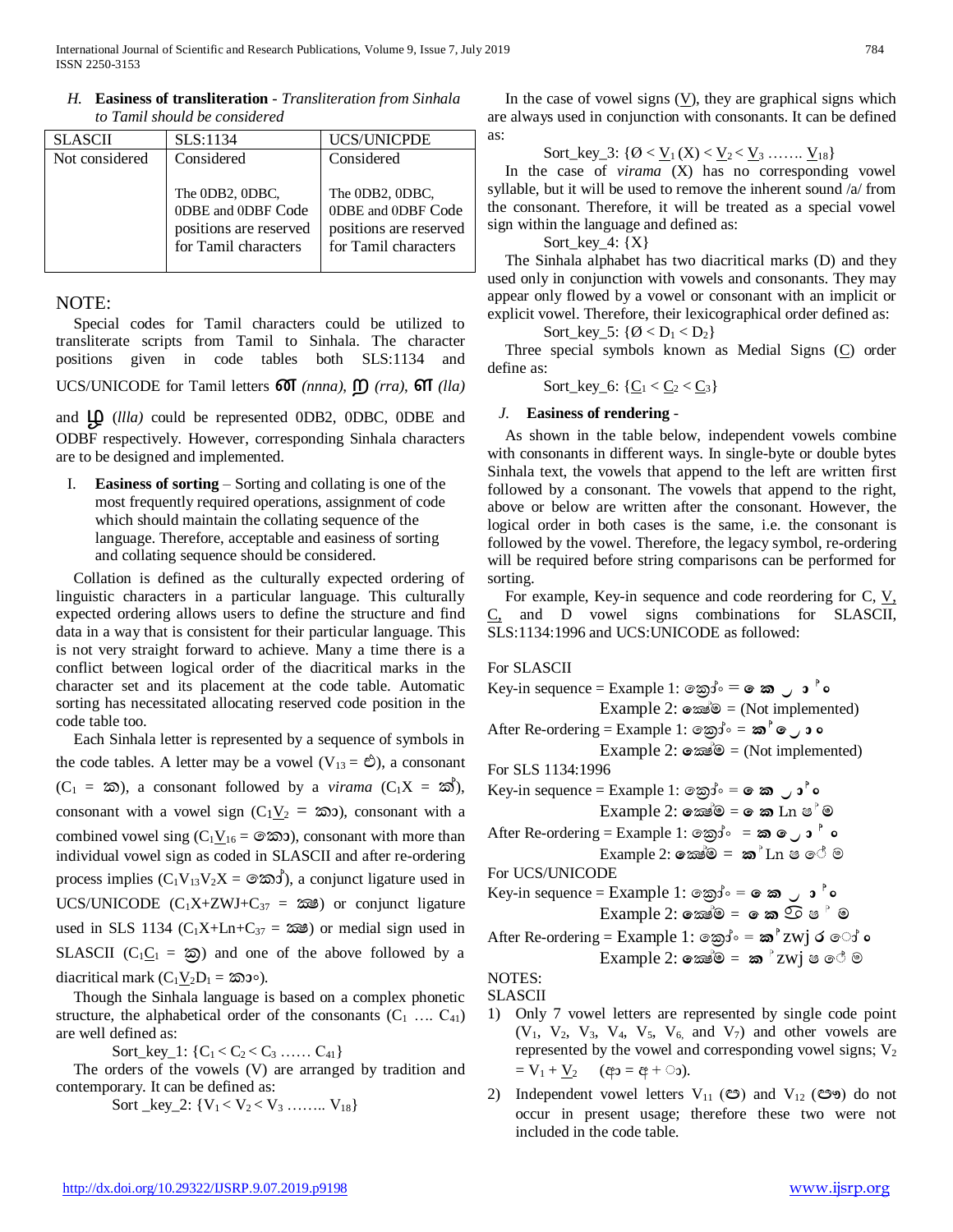- 3) Independent vowel letter  $V_{10}$  ( $\text{C}3a$ a) also does not occur in present usage, but its corresponding vowel sign  $V_{10}$  ( $\odot$ aa) is used, for example,  $C_{20}$  ( $\infty$ ) and it is represented by a combination of  $\underline{V}_9$  ( $\square$ a); for example C<sub>20</sub>V<sub>9</sub>V<sub>9</sub> =  $\triangle$ **aa**.
- 4) The consonant  $C_{12}$  ( $C_3$ ) does not occur in present usage; therefore this was not included in the code table.
- 5) Different graphical form  $\underline{Z}_2$  ( $\bigcirc$ ) corresponding with vowel sign  $\underline{V}_7$  () given separate code.
- 6) Different graphical form Z<sup>3</sup> (**ÿ**í) corresponding with vowel sign  $\underline{V}_8$  ( $\ominus$ ) given separate code.

SLS 1134:1996

- 1) Independent vowel letter  $V_{11}$  ( $\circledcirc$ ) and  $V_{12}$  ( $\circledcirc$  $\circledcirc$ ) do not occur in present usage, but they are included in the code set for completeness of the order of the code table.
- 2) Corresponding vowel signs  $V_{11}$  ( $\heartsuit$ **)** and  $V_{12}$  ( $\heartsuit$ **<sup>3</sup>)** for  $V_{11}$

 $(\mathfrak{S})$  and  $V_{12}$   $(\mathfrak{S})$  are included in the code set for completeness of the code.

3) Independent vowel letter  $V_{10}$  ( $\text{c}3a$ a) also does not occur in present usage, but its corresponding vowel sign  $V_{10}$  ( $\odot$ aa)

are used, for example, කර්ත aaහ.

# UCS/UNICODE

- 4) Complete consonant set considered and every consonant in the alphabet has its own codes.
- 1) Complete vowel set considered and every vowel in the alphabet has its own codes.
- 2) The *virama*  $X(\text{ }^{\circ})$  has a higher order of the vowel signs.
- 3) No alternative vowel signs and Before the vowels
- 4) There are five vowel signs  $(V_{10}$  to  $V_{14})$  have glyph pieces which stand on both sides of the consonant; they follow the consonant in a logical order and should be handled as a unit for most processing.
	- K. **Keyboard sequence compatibility** Most direct and unambiguous transformation of keyboard symbols to the internal representation is integral.

There have been a number of studies for standardization of Sinhala keyboard for use with electronic Devices. Sri Lanka Standard Institute has published 'the standard keyboard' in 1989. The standard keyboard layout had been designed in such a way that all characters that are to be used for interchanging Sinhala to be represented by 46 keys as given in Figure 1 below. The following principles were considered when designing the standard keyboard for Sinhala. These are as follows: 1. Every key on the keyboard is precious; 2. The keyboard should be easy to remember; 3. Punctuation marks and other editorial characters which are necessary for documenting Sinhala writing, but not given in the keyboard layout, may be to be used using common English plane; 4. Latin signs and symbols used in Sinhala and language should be identified and should have the same keyboard location as in English keyboard; and 5. Each key

represents two strokes, one at the normal position and the other at the shift lock position and few characters represent with shift lock with right alt key combination.



**Figure 1.** Standard Sinhala Keyboard Layout as defined by the SLS 1134:1996

#### I. CONCLUSION

We surveyed and compared the designing methodologies, rendering issues, implementations stages of Sinhala scripts and analyzed available OpenType fonts and their rendering schemes for use with modern Sinhala script. The study produced guidelines for designing UCS/IEC code scheme for *Brahmi* based Sinhala languages, which are not documented in international standards. With this design of UCS/IEC code scheme, one of the major opportunities of information interchange is the ability to transliterate from one script to another with little effort, and the other major utility of the unified standard code is to provide the ability to create mixed script documents. Therefore, it is important that there is uniformity in codes for control characters, numerals, and punctuations, mathematical and graphical symbols which are not discussed in this paper. All Sinhala fonts failed to display the variant glyphs with free variant selectors correctly, which were already standardized in Unicode 10646.

#### ACKNOWLEDGMENT

The study was made possible by the Asian Language Resource Network Project of the Nagaoka University of Technology with financial support of the Ministry of Education, Culture, Sports, Science and Technology (MEXT), Japan.

#### **REFERENCES**

- [1] S. T. Nandasara, "From the Past to the Present: Evolution of Computing in the Sinhala Language", IEEE Annals of the History of Computing, IEEE Computer Society, Vol. 31. No. 1, ISSN:1058-61880, 2009. pp. 32-45.
- [2] V. K. Samaranayake, J. B. Disanayaka, and S. T. Nandasara, "A Standard Code for Sinhala Characters", presented at the 9<sup>th</sup> Annual Sessions of the National Computer Conference, Society of Sri Lanka, Colombo, 1989.
- [3] SLS 1134:1996, Sri Lanka Standard SLS 1134:1996-Sinhala Character Code for Information Interchange, SLSI Publication, 1996.
- [4] Nandasara, S. T.*,* "Proposed Sri Lankan Sinhala Standard Code for Information Interchange (SALASCII)", Approved for the Computer and Information Technology Council of Sri Lanka (CINTEC) and Submitted to the Sri Lanka Standards Institute, 1991
- [5] The Unicode Consortium, The Unicode Standard 12.1, Addision-Wesley, 2019.
- [6] P. Constable, Proposal on Clarification and Consolidation of the Function of ZERO WIDTH JOINER in Indic Scripts, Public Review Issue #37, Microsoft, USA, 2004-06-30. <https://www.unicode.org/review/pr-37.pdf>
- [7] S. T. Nandasara, V. K. Samaranayake, J. B. Disanayaka, E. K. Seneviratne, T. Koanantakool, "Draft 7 bit Standards Code for the Use of Sinhala in Computer Technology (SLASCII)", 1990.